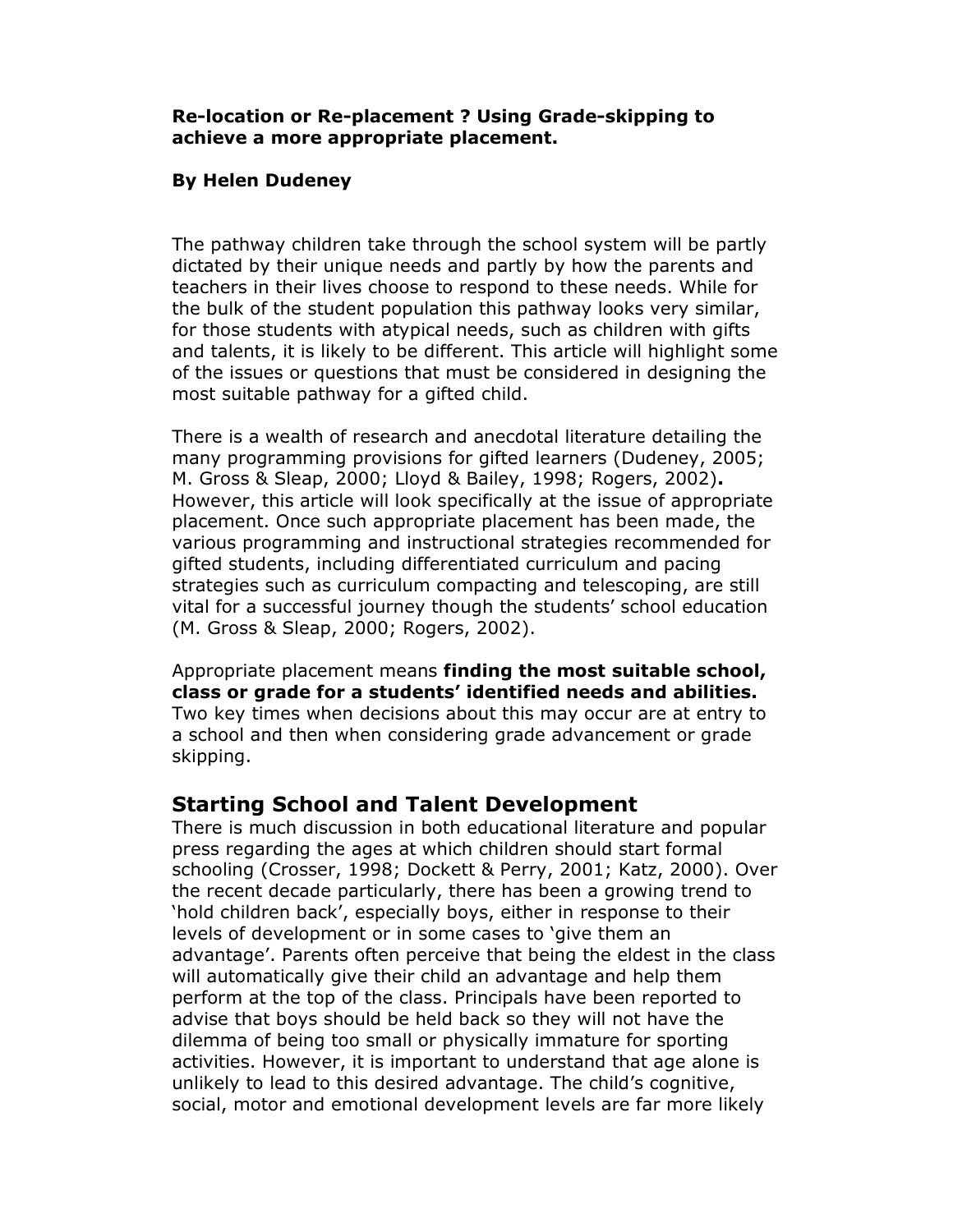to influence performance and success. In the area of cognitive ability, a student with advanced ability being matched with younger classmates of average ability may in fact lead to the opposite outcome.

Effective teaching should target a level that slightly exceeds that understanding is already mastered. Work that is too easy is likely to produce boredom, and work that is too difficult cannot be understood. 'Vygotsky calls this 'target area' the 'zone of proximal development' "(M. U. M. Gross, 1995) Being at the top of the class without needing to expend any effort or actually complete any challenging work may give some short term satisfaction but in the long term it is 'short changing' the child. Clearly, this is because they are not being given the opportunity to develop important learning skills, such as perseverance, academic risk taking, and even the most basic understanding that learning and work are actually linked.

Without these experiences and skills it is unlikely that talent will be developed (Gagne, 1997,2004). Likewise, just being older is unlikely to be the answer for a child who has a weakness (such as a specific learning difficulty) that will impact on their school performance. The nature of such weaknesses would need to be identified, understood and catered for.

However, despite knowing that their child is academically ready for formal schooling parents of bright children often make the decision about when to start school based more on the emotional and social maturity of their child (Bailey, 1993). If the child is currently in a prior to school environment, be this a formal pre school or within the home, that can well cater for their needs and understands their high sensitivities, personality traits and cognitive abilities then it makes a lot of sense to continue with it. Smaller environments with a higher ratio of adults to children should be able to provide greater flexibility to respond to individual needs. In saying this I would also suggest that for those bright children who show the level of development similar to others their own age starting on time is suitable. But for some children with more advanced development, starting school early, under the Board of Studies Early Entry Guidelines, can be the most suitable **placement.** As both rates of development (eq., general intelligence) and the acquisition of specific skills (eg., maths) can vary greatly amongst individuals at any given age (M. U. M. Gross, 1995), it is important to review each child's situation.

### Placement Evaluation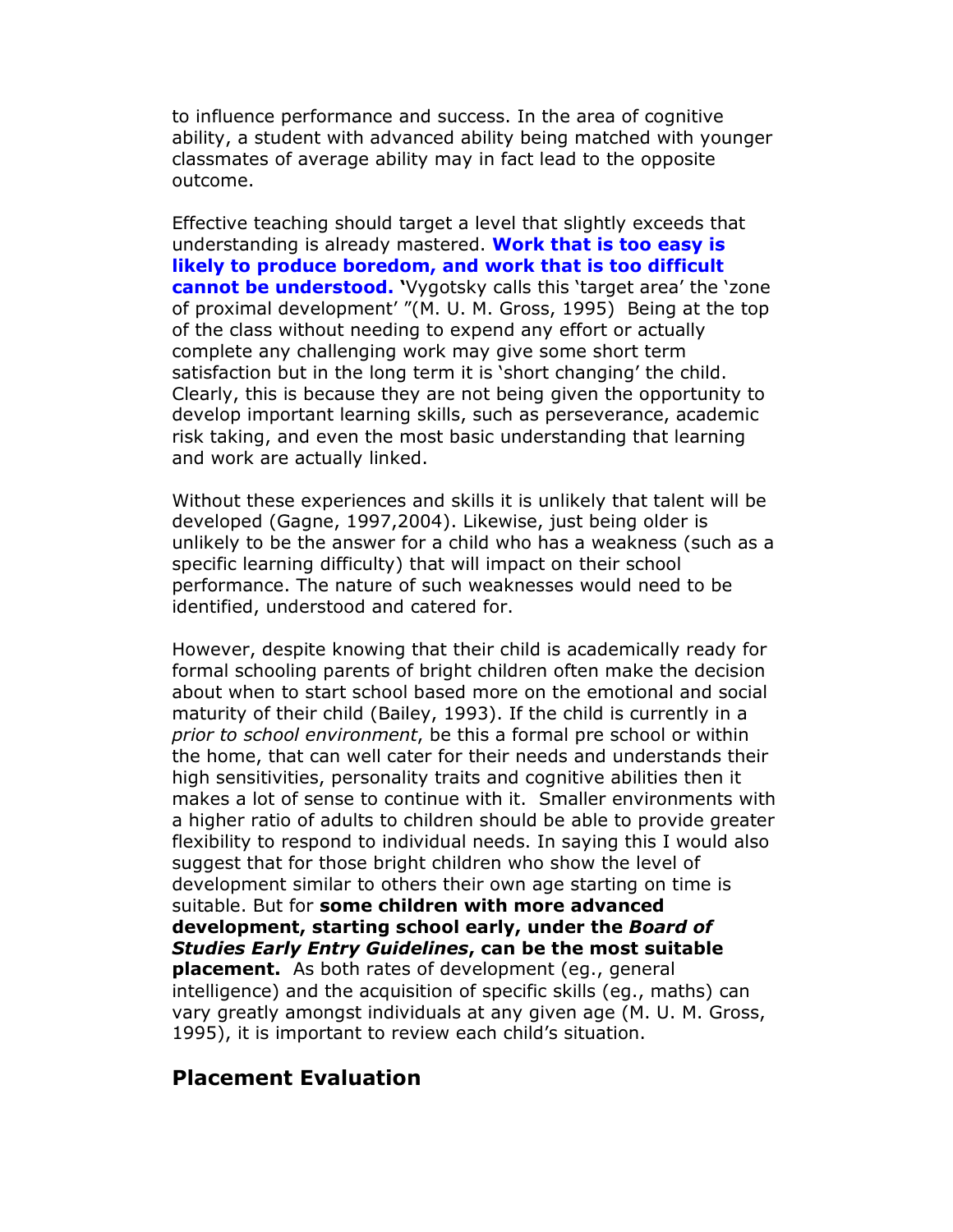Because each child is unique, as are the particular learning environments they enter, each case needs to be considered in an informed way. Whatever choice is made, it is important for parents to continue evaluating how well the placement matches their child's changing needs. This evaluation may lead to a continuation of current placement, a change in class placement, or even a change in school. The last two options should not be undertaken lightly. Much research and discussion should determine an informed decision.

Of these three options (that is, entering early, grade skipping, age placement) the idea of changing grade placement, that is grade acceleration (grade-skipping) is the one that creates the greatest debate. This provision for a gifted learner is one of the most widely researched worldwide, and it is also a provision that the research shows to be the most beneficial and, yet, it is probably the least implemented (Bailey, 1993; Proctor, Black, & Feldhusen, 1995; Rogers, 2002)

In my experience the resistance or refusal to consider this strategy is most often based on the parent's or teacher's emotional reaction to the idea. That is, a belief that it can't possibly be 'right' to have students grouped with others of a different age, a year or so older. Interestingly this doesn't seem to come up when a child is 'held back' and so may be up to 1 ½ years older than the youngest child in the grade, whose birthday is  $31<sup>st</sup>$  July and who started at the age of  $4\frac{1}{2}$ .

A full discussion of acceleration is available in A Nation Deceived (**www.nationdeceived.org**) but at this point I'd like to introduce another placement option – re-location or re-placement. This is where a student is grade accelerated (grade-skipped), but only so that they are back in the grade they would have been in had they not started late, or been 'held back'. The reasons for choosing when the child started school were presumably made as a result of considering his needs and development levels at that time. I suggest that the same type of consideration needs to be applied as to whether a child re-locates to a higher grade.

#### Placement Review

The first aspect of such a review about placement would need to consider cognitive ability and demonstration of grade outcomes.

If a student is gifted and has already mastered all the material and met the outcomes of the grade they are currently in then to meet their needs in that classroom will require the teacher to differentiate every aspect of their curriculum.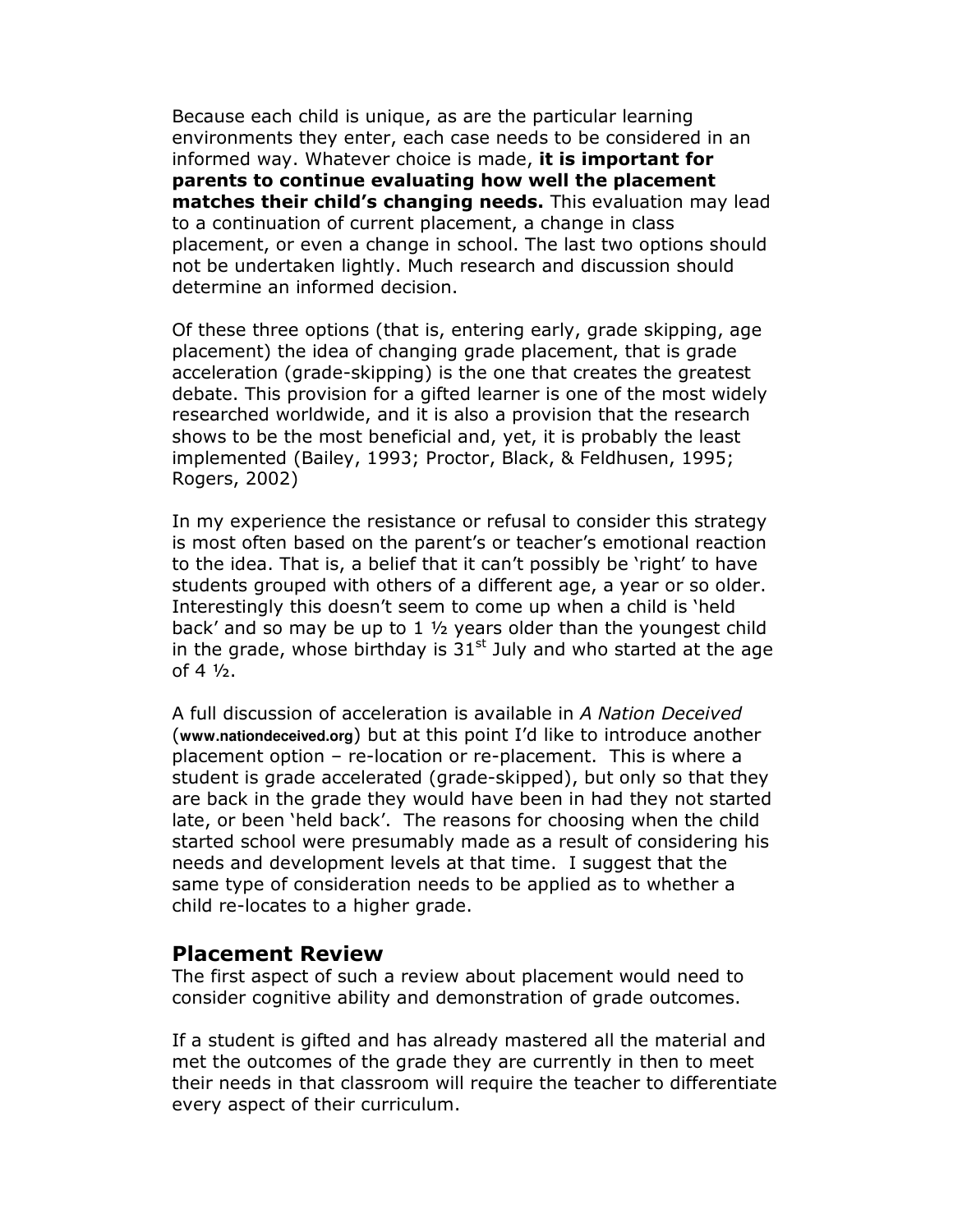This is an impractical request of already overworked teachers.

Such an issue is compounded by the fact that **the pace of learning** for a gifted child is likely to be faster than that of the average learners. Such children often require only  $1 - 3$ repetitions for understanding and mastery, compared to 6 – 8 for average learners and the difference in ability grows wider with age. For example, a child with an IQ of 130 is likely to be operating at an 8 year old level when they are 6. However, by the time the child is 10 they are operating at a 13+ year old level, (i.e. about 1/3 above).

Additionally, it means that the student wouldn't have an intellectual peer group with which to share the ideas and learning.

Cooperative enjoyment and sharing of learning and knowledge is what consolidates and challenges the student and makes life at school more enjoyable (Shannon, 1997). If aspects (such as motor skill development, social competence, or separation anxiety of the child's development) that led to the child starting school later than was possible have become of less importance, then meeting the child's cognitive needs can be given greater priority in deciding on the best grade placement. Perhaps it is useful to think of the process as not pushing the child forward, but rather **taking off the brakes** so the individual can proceed at their own speed.

#### Value of Peer Relationships

When looking at this I suggest that aspects of social behaviour and emotional responses need to be considered in light of, firstly, the social environment provided for the student and secondly, the emotional profile that is 'normal for gifted'. Too often, a child's difficulty in establishing social networks and developing social competence is cited as a reason for not considering advancing them through the school system, and yet the fact that a suitable peer group is not available to them (they then spend most of their time with chronological peers rather than true peers) is overlooked.

If one doesn't have people with whom one can share ideas, interests, or values it is difficult to establish friendships and to practise skills that lead to social competence. Additionally, within the gifted population there are many introverts, who will only need a few close friends and may be overwhelmed by too many people (Silverman, 1993; Sword, 2001, 2002; Vaughan, 2004).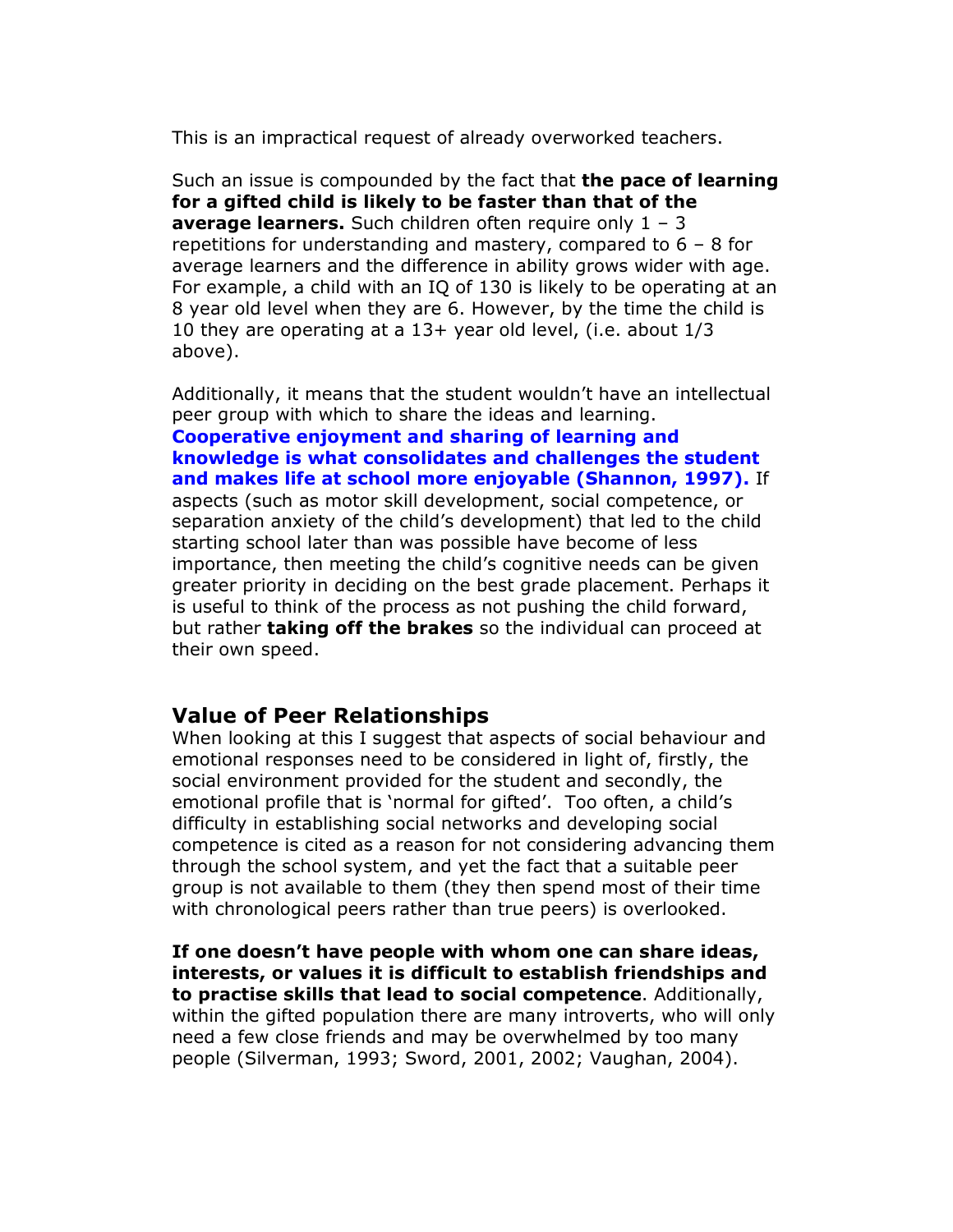The introverted personality type and the emotional intensity associated with giftedness is likely to mean that reactions and responses to different situations and ideas will be more extreme than would be expected of most children (Pierchowski, 2002; Sword, 2001). If we wait till this intensity of reaction and feeling goes away, some of these children will be in primary school for life.

# Tools to Help Determine Suitability

To assist in deciding on whether re-location/ re-placement is suitable for your child or student, the *Iowa Acceleration Scale* (1998) could be used. This tool is designed to 'guide educators in making important decisions regarding whether or not particular students are good candidates for whole-grade acceleration (gradeskipping) (Assouline, Colangelo, Lupkowski-Shoplik, & Lipscomb, 1998. p.vi) The Scale gives a level of object information based on an analysis of the major factors relating to the decision including prior ability & achievement test results, aptitude levels, current performance, developmental factors, interpersonal skills, attitude and support and school and academic factors to assist with the decision.

Also, the Board of Studies Guidelines for Accelerated Progress (**www.boardofstudies.nsw.edu.au/manuals/pdf\_doc/accelerated\_guide.pdf**) give clear information against which to judge a decision for gradeskipping. Likewise the inventories/checklists in Re-forming Gifted Education – Matching the Program to the Child (Rogers, 2002) are very practical and useful tools. Each of these resources allow the parents, teachers, and school to work in partnership to consider what is the best option for the child at any particular time.

## Forget Chronological Age

If re-location instead of acceleration (grade-skipping) is the option being considered, I suggest that the issue of chronological age as part of the thinking process be avoided. This is because the child will actually still be within the normal age range for the grade, not young for the grade as is the case with true grade acceleration or grade-skipping. In actual fact the child is just being moved to where they would have been had a particular set of needs not required accommodation when they started school.

At the end of the day if a gifted student spends one less year in the formal pre-tertiary school system it merely reflects the precocity of giftedness, that is they learn earlier, faster, or more easily (Winner, 2000). Such children should be given the opportunity to cover curriculum more quickly and in a shorter period of time, as occurs in curriculum compacting, telescoping and grade-skipping (Rogers, 2000).